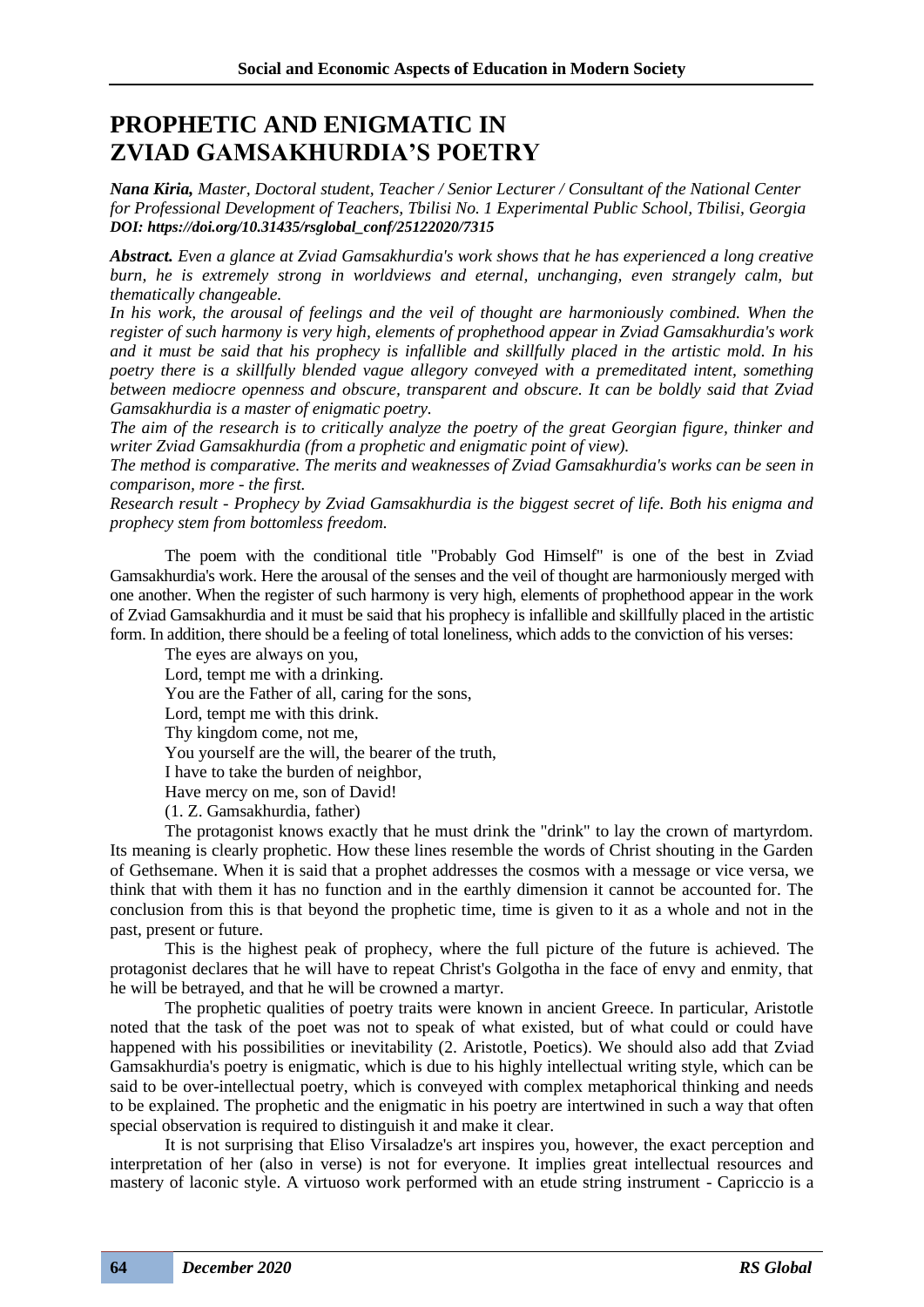very dynamic and free musical play. It gives the poet an impression of the ancient world (Styx water; Charon), the Old Testament (Lebanon, Cherubim) and the prophetic (crown of torture). The Old and New Testaments are transferred directly to the furnace of antiquity and lead to the prophetic ending, where the last verse reminds us not only of a biblical parallel but also of the meaning of our own future. Schematically it can be represented as follows: (enigmatic part) Ancient Myth and Art> Old and New Testaments> (Prophethood) to reach the crown of martyrdom, the crown of mankind's longing - Christ and its allusion to his own destiny.

Every musical tone conveyed by Eliso Virsaladze with genius, a virtuoso musical play of a changeable nature, is in line with the pathos of the verse, and vice versa:

... and the star-born myth. The black moons were falling down To marble sky. A whirlwind nestled in the strings. In purple arches Seemed your face The most severe curse: A whirlwind of turbulent thoughts like water of Styx, Charon's shock, Lebanon Fire - And again - cherubim brilliance Torture Crown. (3. Z. Gamsakhurdia, CAPRICCIO)

It is difficult to say how poets can imagine the future. This is a study of various fields of science because many things are incomprehensible. Do poets possess certain qualities of a medium? Does the word uttered by them as a sacral element somehow affect the future? In Zviad Gamsakhurdia's poetry we can single out two facts of prophecy: first, the poet foretells a socio-political event before us - it will be an economic formation, a revolution, the start of a civil war, a natural disaster and so on; Secondly, the poet foretells the fate of other people and his personal life, first of all, about leaving this worldly life.

The idea that the poet was not merely poems writer, but a prophet committed to reaching the hearts of the people, dates back to the 19th century.

When Ilya, Vaja and Akaki talk about their connection with God and the leadership of the nation, they mean mystical prophecy. Ilia Chavchavadze stands out especially in this respect. The title of the poem is not accidental either. He states in direct text:

... not only for the sweet voice Sent me Heaven to the Kingdom. The sky establishes and the nation grows me, Earthly and heavenly; I speak to God for him, To lead the nation. (4. I. Chavchavadze, poet)

In the twentieth century, indeed, this function of the poet manifests itself in society. There were Mukhran Machavariani, Ana Kalandadze. Murman Lebanidze, in whose work this issue is deeply studied. To one degree or another, every true poet has prophetic abilities. The new century and the new millennium will prove it many times over. The mystification of prophecy is very tempting, but it requires more scientific study.

One of the main aims of poetry is to convey global and local information through various methods. This goal involves a cohesive reception - the reader as a co-author. The author himself as a creative unit is not self-sufficient. In modern culture, the idea of the communicative nature provides many interesting patterns for the development of an artist's creativity. Internal dialogue recognizes the creative nature of creativity, its aesthetic sense. The act of a work of art implies from the very beginning the connection of the poet with the macrocosm, and they transmit the received information in a language understandable for man to the modern and future generations. Perhaps they themselves send certain messages to the cosmos about the origin and nature of man after existence on earth after existence, which remains open to the present day (5. Chris Frist, Using Internal Dialogue to Achieve Multifaceted Effects).

"Dedication" is a sonnet in which the prophetic and the enigmatic are intertwined, but the poet formulates the utterance in a way that it turns into an untimely fog, but without a dizziness, it invites